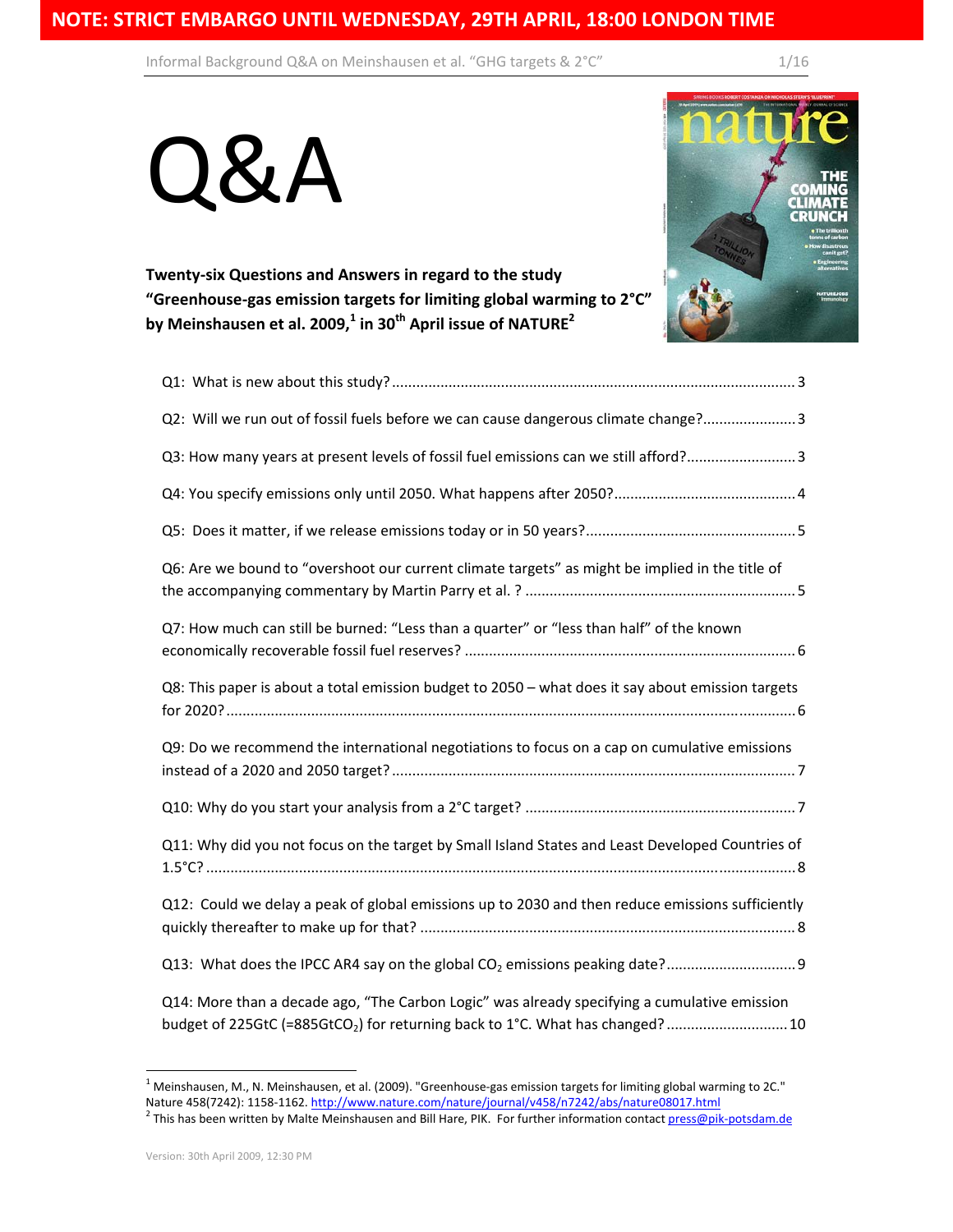| Q15: If you had included in your emission pathways substantially net negative emissions after                                                                                                                 |
|---------------------------------------------------------------------------------------------------------------------------------------------------------------------------------------------------------------|
| Q16: For the higher "business-as-usual" scenarios, is it correct that your Figure 3a indicates that                                                                                                           |
| Q17: 1 Trillion tonnes of carbon emissions - what temperature does that correspond to? 11                                                                                                                     |
| Q18: Allen et al. indicate that a trillion tonnes of carbon (1TtC) in relation to 2°C, while<br>Meinshausen et al. indicate emissions of 1000 billion tonnes of carbon dioxide (1000 GtCO <sub>2</sub> = 0.27 |
| Q19: Could we not just burn all available fossil fuel reserves, provided that we capture and store                                                                                                            |
|                                                                                                                                                                                                               |
| Q21: How do these results compare to a recent GRL study on "how much warming can be avoided                                                                                                                   |
| Q22: How does this budget relate to the UK Climate Change Committee's proposed carbon                                                                                                                         |
| Q23: How do these results relate to the 350 ppm $CO2$ concentration goal proposed by James                                                                                                                    |
|                                                                                                                                                                                                               |
| Q25: The study by Allen et al <sup>4</sup> . is following a frequentist approach, while Meinshausen et al.<br>mainly use Bayesian inference. In simple terms, what is the difference ? 15                     |
| Q26: Where can I access additional information, the figures and data of the manuscript? 16                                                                                                                    |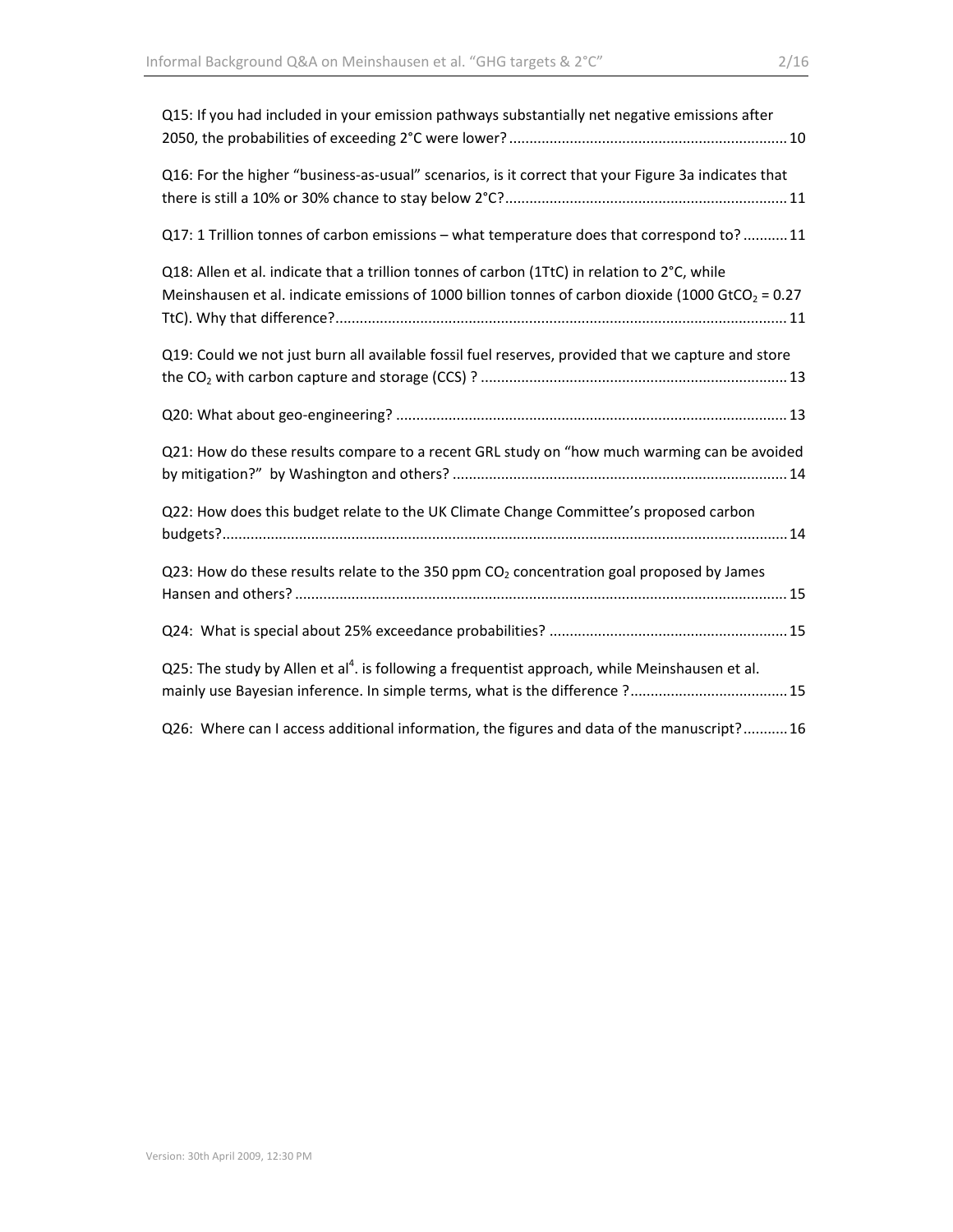### **Q1: What is new about this study?**

**A:** This study quantifies the emissions reduction requirements for staying below 2°C. This has not been done before in a similarly comprehensive manner.

**Background**: For the first time, we were able to consider the uncertainties in regard to the effect of multiple anthropogenic forcings, the climate and the carbon cycle response in a single computer model to quantify the exceedance probabilities of 2°C under a large set (approx. 1000) of emission pathways. Throughout the study, probability statements were used to summarize the current level of knowledge based on observational data. It also used a huge number of different simulation results from the latest assessment report of the Intergovernmental Panel on Climate Change. In taking this comprehensive approach the researchers went a step further than previous work.

## **Q2: Will we run out of fossil fuels before we can cause dangerous climate change?**

**A:** No. If global warming shall be limited to below 2°C, less than a quarter of the available, and economically recoverable, fossil fuel reserves can still be burned between today (2009) and 2050. It is mainly the world's coal reserves which vastly exceed the allowable emission budget we have left.

#### **Background:**

We estimate the emissions that would arise from burning all proven fossil fuel reserves, that are economically recoverable at current prices and with current technologies, to be approximately 2,800 GtCO<sub>2</sub>. Note that the unconventional fossil fuel resources (e.g. tar sands in Canada etc.) are still multiple times larger than the proven reserves based on current prices and technologies.

## **Q3: How many years at present levels of fossil fuel emissions can we still afford?**

Having a good chance of staying below 2°C requires limiting our overall CO<sub>2</sub> emissions<sup>3</sup>. Our study indicates that we have an emission budget of a trillion tonnes  $CO<sub>2</sub>$  during the first 50 years of this century. Of that budget, we already used up a third in the first nine years (234 GtCO<sub>2</sub> up to 2006 and more than 36 GtCO<sub>2</sub>/yr since then). At present rates of emissions, we will use up the remaining twothirds in another 20 years, by around 2030<sup>4</sup>. We will consume this 2000 to 2050 budget even earlier, if emissions continue to increase according to the "business‐as‐usual" scenarios.

 $^3$  Limiting the probability of exceeding 2°C to 25% in our illustrative default case.<br><sup>4</sup> In Meinshausen et al., page 2, it says "Given that around 234 Gt CO<sub>2</sub> were emitted between 2000 and 2006 and assuming constant rates of 36.3 GtCO<sub>2</sub> / yr thereafter, we would exhaust the CO<sub>2</sub> emission budget by 2024, 2027 or 2039, depending on the probability accepted for exceeding 2°C (respectively 20%, 25% or 50%)"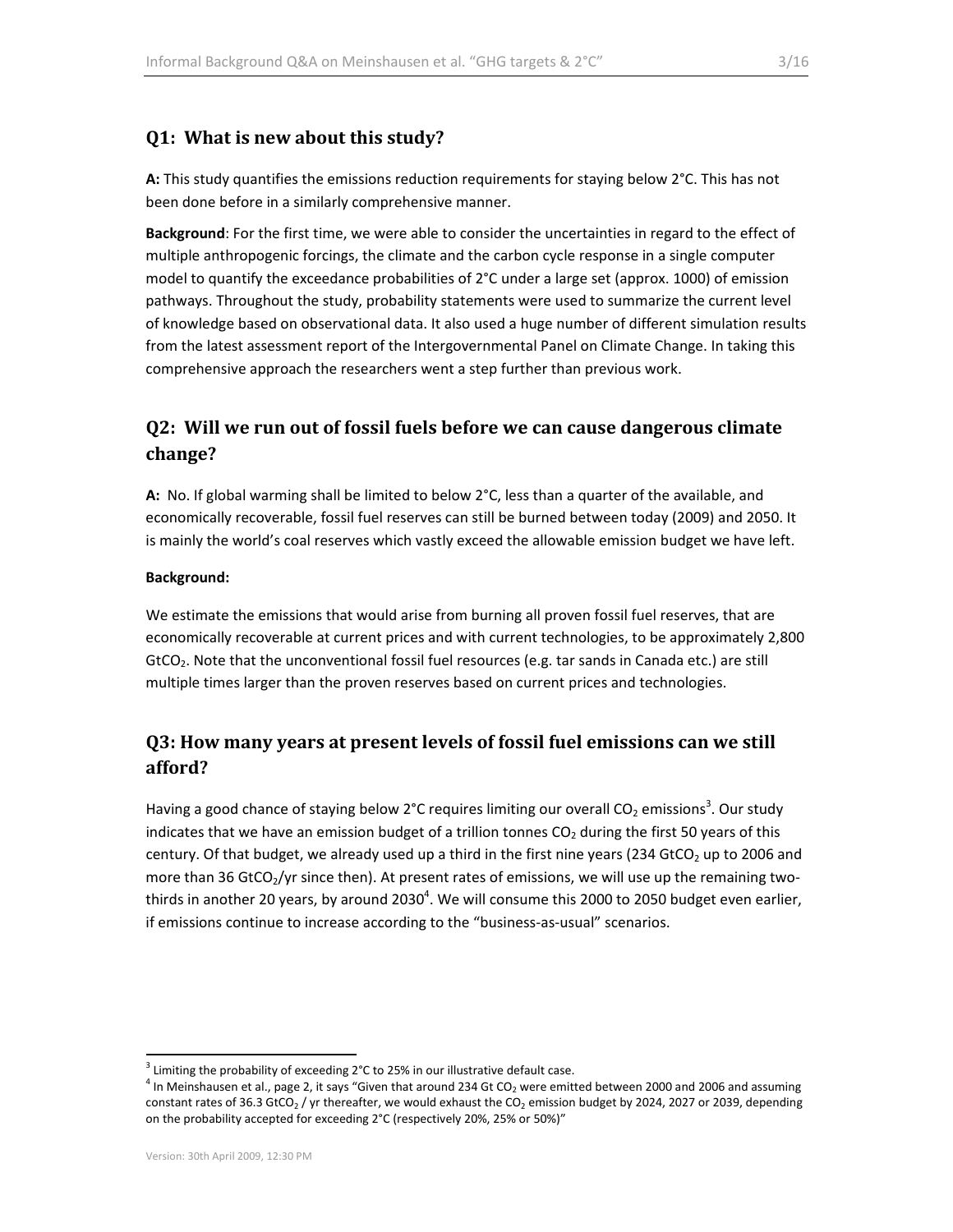#### **Q4: You specify emissions only until 2050. What happens after 2050?**

**A:** As shown in Figure 2 of the manuscript, we consider a wide range of emission scenarios over the  $21<sup>st</sup>$  century. Emissions after 2050 are assumed to follow a smooth trajectory. For the largest part of the analyzed pathways (bright blue lines in Figure 2), trajectory are continuously decreasing once they started to decrease for the first time. Thus, in most cases, post-2050 emissions are declining and – for the lower set of analyzed pathways towards near-zero levels by 2100. For example, a pathway with a 1,000 GtCO<sub>2</sub> cumulative emission budget between 2000 and 2049 as pictured in the simple figure below, assumes another 153 GtCO<sub>2</sub> fossil carbon dioxide over 2050-2099. However, landuse related  $CO<sub>2</sub>$  emissions are largely negative so that the net  $CO<sub>2</sub>$  emission budget of the second half of the  $21<sup>st</sup>$  century is close to zero, i.e. 14 GtCO<sub>2</sub>.



Caption: Two possible futures. One in which no climate policies are implemented (red), and one with strong action to mitigate emissions (blue). Shown are fossil  $CO<sub>2</sub>$  emissions (top panel) and corresponding global warming (bottom panel). The shown mitigation pathway limits fossil and land‐ use related CO<sub>2</sub> emissions to 1,000 billion tonnes CO<sub>2</sub> over the first half of the 21<sup>st</sup> century with nearzero net emissions thereafter. Greenhouse gas emissions of this pathway in year 2050 are ~70% below 1990 levels. Without climate policies, global warming will cross 2°C by the middle of the century. Strong mitigation actions according to the blue route would limit the risk of exceeding 2°C to 25%. For more details, see Figure 2 in Meinshausen et al. (2009). Figure available at http://www.primap.org/SimpleFigureNature/Meinshausen2009Nature\_SimpleFigure.zip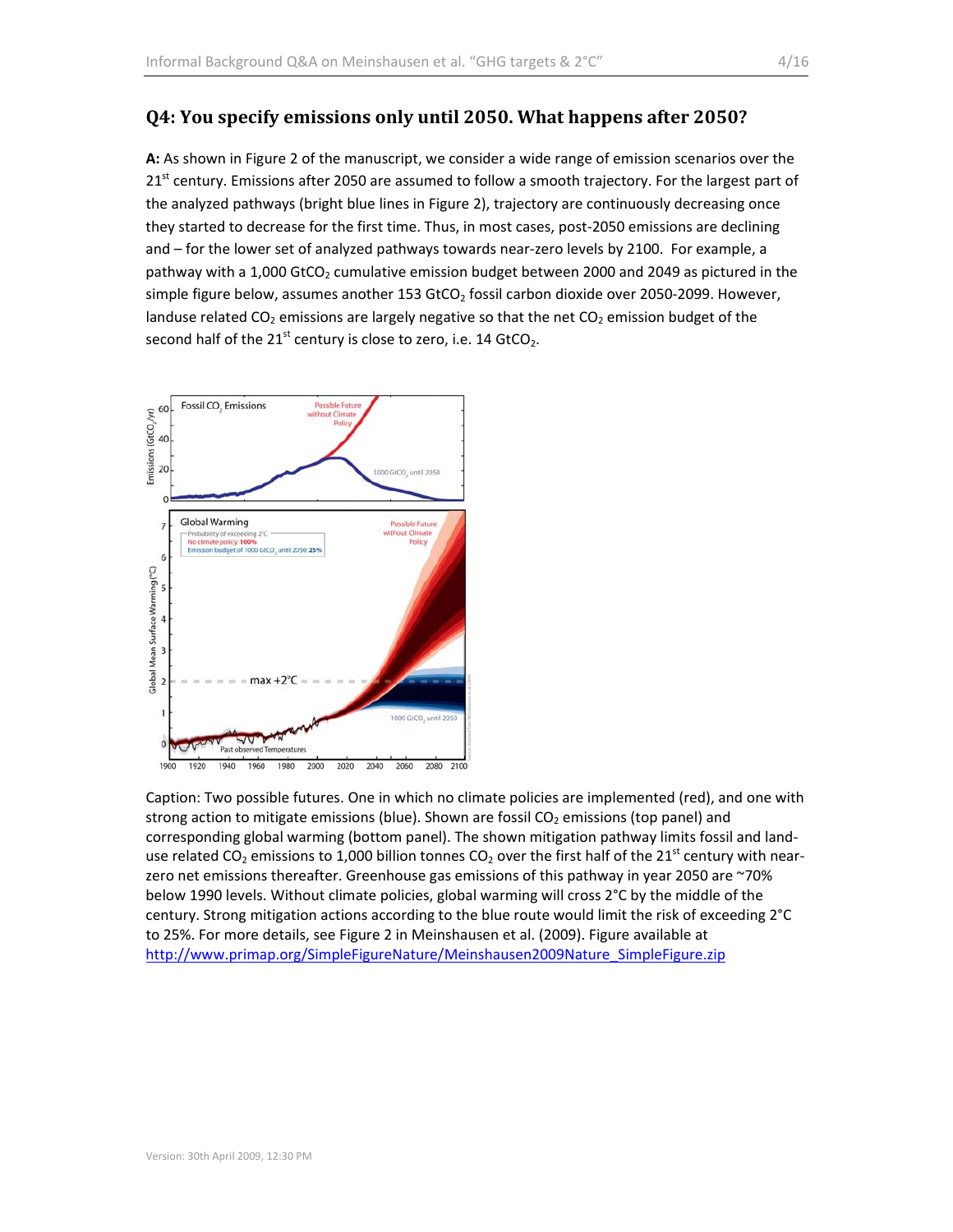#### **Q5: Does it matter, if we release emissions today or in 50 years?**

A: A tonne is a tonne is a tonne. Thus, for the peak warming due to CO<sub>2</sub>, it is largely irrelevant when the emissions occur, as shown by the companion study Allen et al<sup>5</sup>.. However, in terms of the ability to adapt the energy-system towards a zero carbon future, in terms of the shorter lived non-CO<sub>2</sub> gases, and in terms of intergenerational equity, the timing of emissions is of high importance. A further delay in emission reductions might render the more pre-cautionary climate targets practically infeasible, as they would then imply sudden emission cuts in the future.

## **Q6: Are we bound to "overshoot our current climate targets" as might be implied in the title of the accompanying commentary by Martin Parry et al.6 ?**

**A:** No. The implication in the headline quote in this commentary, "We will probably overshoot our current climate targets ..." is at odds with the recent literature on low scenarios. Several lower mitigation scenarios show the technical challenges and economic moderate costs to achieve very low levels of emissions<sup>7</sup>. Indeed the rest of this commentary goes on to explain why it is so urgent to attack and concludes that: "*The window of opportunity for beginning effective long‐term action on climate change is extraordinarily narrow. Urgent and major emissions reductions are essential to avoid the most severe effects. Yet even the most prompt and stringent action still risks overshooting* a target of 2 °C, and it will require centuries to achieve a roughly stable climate with tolerably low *amounts of warming.*" Indeed this headline may be loosely worded but it is worth noting here that scientists do not have the role of making the value judgement whether 1%, 2% or 5% GDP mitigation costs are too much to prevent sea level rise, droughts etc.. Statements from scientists, if not carefully worded, can sometimes be read fatalistically, with the risk that the can, inadvertently, become a self‐fulfilling prophecy ("Scientist told us so"). **Background:** There is one technical point, which makes this analysis by Parry, Lowe and Hanson rather pessimistic, although we don't know, whether this is the cause for their provocative title. The chosen climate sensitivity distribution (Murphy et al. $8$ ) is the second most pessimistic distribution within nearly twenty ones we analyze in our paper. Our Supplementary figure S1b is stating exceedance probabilities for 2050 Kyoto‐GHG emissions and the Murphy line (No.17) implies around a 50% exceedance probability for halved emissions, roughly 20GtCO<sub>2</sub>eq for base year 2000 (in line with the statement in the Commentary). The climate sensitivity distribution that is closest to the IPCC AR4 consensus estimate indicates a one‐in‐three risk of exceeding 2°C (see solid black line in Figure S1b).

 $<sup>5</sup>$  Allen, M. R., D. J. Frame, et al. (2009). "Warming caused by cumulative carbon emissions towards the trillionth tonne."</sup> Nature 458(7242): 1163-1166. http://www.nature.com/nature/journal/v458/n7242/abs/nature08019.html

 $6$  "We will probably overshoot our current climate targets, so policies of adaptation and recovery need much more attention, say Martin Parry, Jason Lowe and Clair Hanson" see Parry, M., J. Lowe, et al. (2009). "Overshoot, adapt and recover." Nature 458(7242): 1102-1103. http://www.nature.com/nature/journal/v458/n7242/full/4581102a.html<br><sup>7</sup> Knopf, B., O. Edenhofer, et al. (2008). D-M2.6 Report on first assessment of low stabilisation scenarios. Adapta Mitigation Strategies: Supporting European Climate Policy. Project co-funded by the European Commission within the Sixth Framework Programme (2002‐2006). ADAM. Potsdam, Potsdam Institute for Climate Impact Research (PIK): 44. http://adamproject.info/index.php/ADAM-Deliverables/ Rao, S., K. Riahi, et al. (2008). IMAGE and MESSAGE Scenarios Limiting GHG Concentrations to Low Levels Laxenberg, IIASA. http://www.iiasa.ac.at/Admin/PUB/Documents/IR-08-

<sup>020.</sup>pdf<br><sup>8</sup> Murphy, J. M., D. M. H. Sexton, et al. (2004). "Quantification of modelling uncertainties in a large ensemble of climate change simulations." Nature 430(7001): 768‐772. http://dx.doi.org/10.1038/nature02771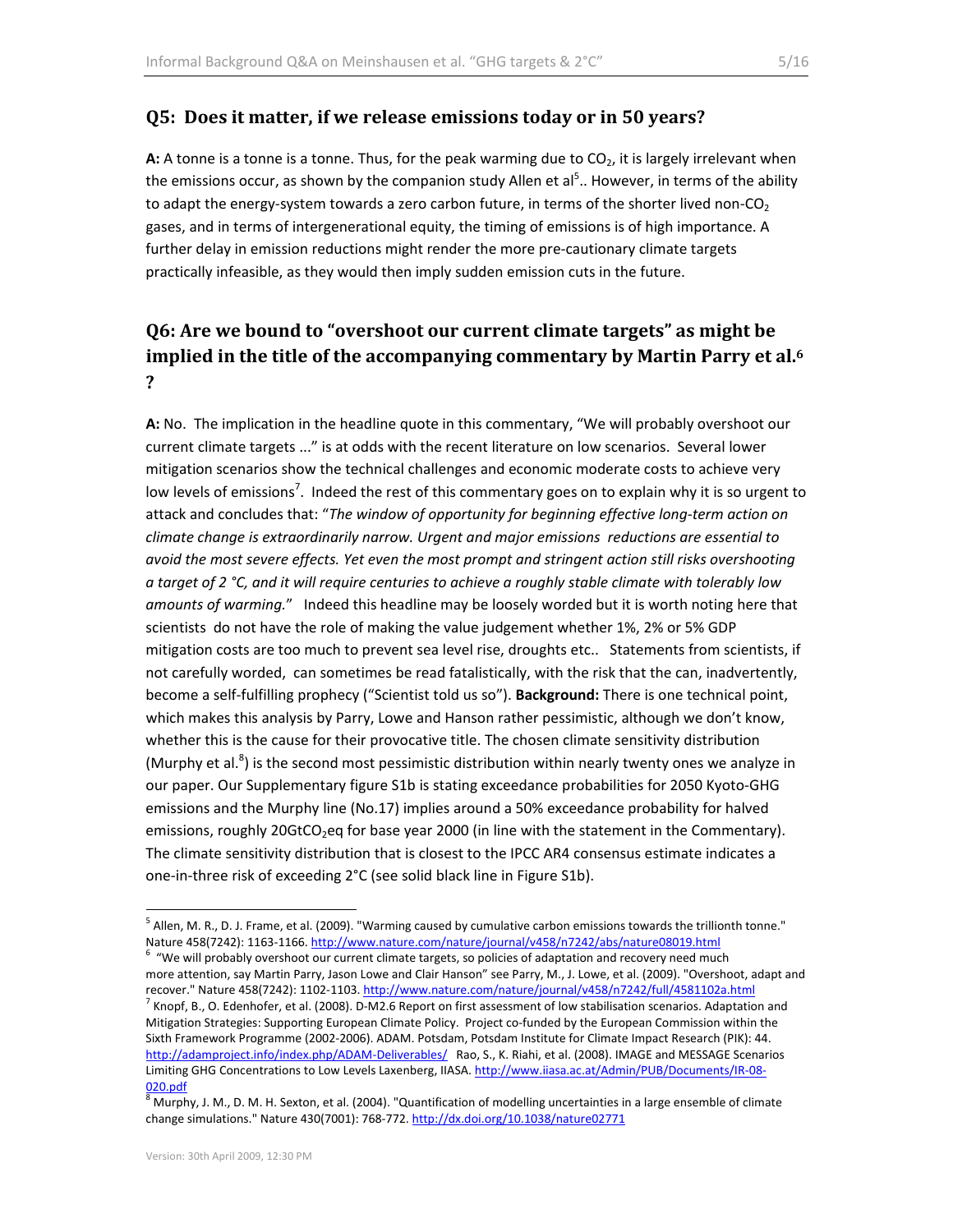Another technical point, which makes the notion of recovery even more doubtful, is that very few other climate runs, if any, show such a significant drop in temperatures besides positive CO2 and greenhouse gas emissions. Negative emissions seem needed for that (cf. Matthews and Caldeira, GRL, 2008<sup>9</sup>, or Solomon et al. PNAS 2009<sup>10</sup>). Anyway, once the Greenland ice sheet begins to melt, a recovery within the next couple of hundred years seems doubtful to say the least<sup>11</sup>.

## **Q7: How much can still be burned: "Less than a quarter" or "less than half" of the known economically recoverable fossil fuel reserves?**

In our article's abstract, we wrote "less than half" of the economically recoverable fossil fuels can be burnt and in our press release, we mentioned "less than a quarter". Where does the difference come from? There are two reasons (1) the time horizon and (2) the whether a 25% or 50% exceedance probability is assumed.

- a) In our press release, we refer to a *likely* probability of staying below 2°C, or *25%* probability of exceeding it; and we refer to the remaining carbon budget over the time horizon between *now (2009)* to 2050. Thus, it is smaller than the carbon budget over 2000 to 2050 as we already burned more than 300 billion tonnes  $CO<sub>2</sub>$  from 2000 to 2009. Thus, there are less than 700 billion tonnes CO<sub>2</sub> emissions remaining, which is less than a quarter of the 2,800 billion tonnes  $CO<sub>2</sub>$  expected in the economically recoverable fossil fuel reserves.
- b) The original citation for the "Less than half" in the abstract of our paper is: "*Limiting cumulative CO2 emissions over 2000–50 to 1,000 GtCO2 yields a 25% probability of warming exceeding 2 °C—and a limit of 1,440 GtCO2 yields a 50% probability—given a representative estimate of the distribution of climate system properties. As known 2000–06 CO2 emissions were 234 GtCO2, less than half the proven economically recoverable oil, gas and coal reserves can still be emitted up to 2050 to achieve such a goal.*" Thus, the 1,000 and 1,440  $GtCO<sub>2</sub>$  budgets over 2000 to 2050, as stated in our abstract, are compared to the 2,800 GtCO2, and characterized as "less than half".

The two statements "less than half" and "less than a quarter" are thus not contradicting each other, but they refer to a) a time horizon 2000 to 2050 and 50% exceedance probability and b) a time horizon between 2009 and 2050 and a 25% exceedance probability.

## **Q8: This paper is about a total emission budget to 2050 – what does it say about emission targets for 2020?**

The small size of the emission budget remaining to 2050 (if 2°C shall be prevented with a reasonable probability) strongly reinforces the need for global  $CO<sub>2</sub>$  emissions to peak before 2020 so that emission pathways are likely to remain politically feasible, given the technological challenges and

 $^9$  Matthews, H. D. and K. Caldeira (2008). "Stabilizing climate requires near-zero emissions." Geophysical Research Letters

<sup>35.</sup> http://dx.doi.org/10.1029/2007GL032388<br><sup>10</sup> Solomon, S., G.-K. Plattner, et al. (2009). "Irreversible climate change due to carbon dioxide emissions." Proceedings of the National Academy of Sciences: -. http://www.pnas.org/content/early/2009/01/28/0812721106.abstract<br><sup>11</sup> Ridley, J. K., P. Huybrechts, et al. (2005). "Elimination of the Greenland Ice Sheet in a High CO2 Climate." Journa

Climate 18(17): 3409‐3427. http://dx.doi.org/10.1175/JCLI3482.1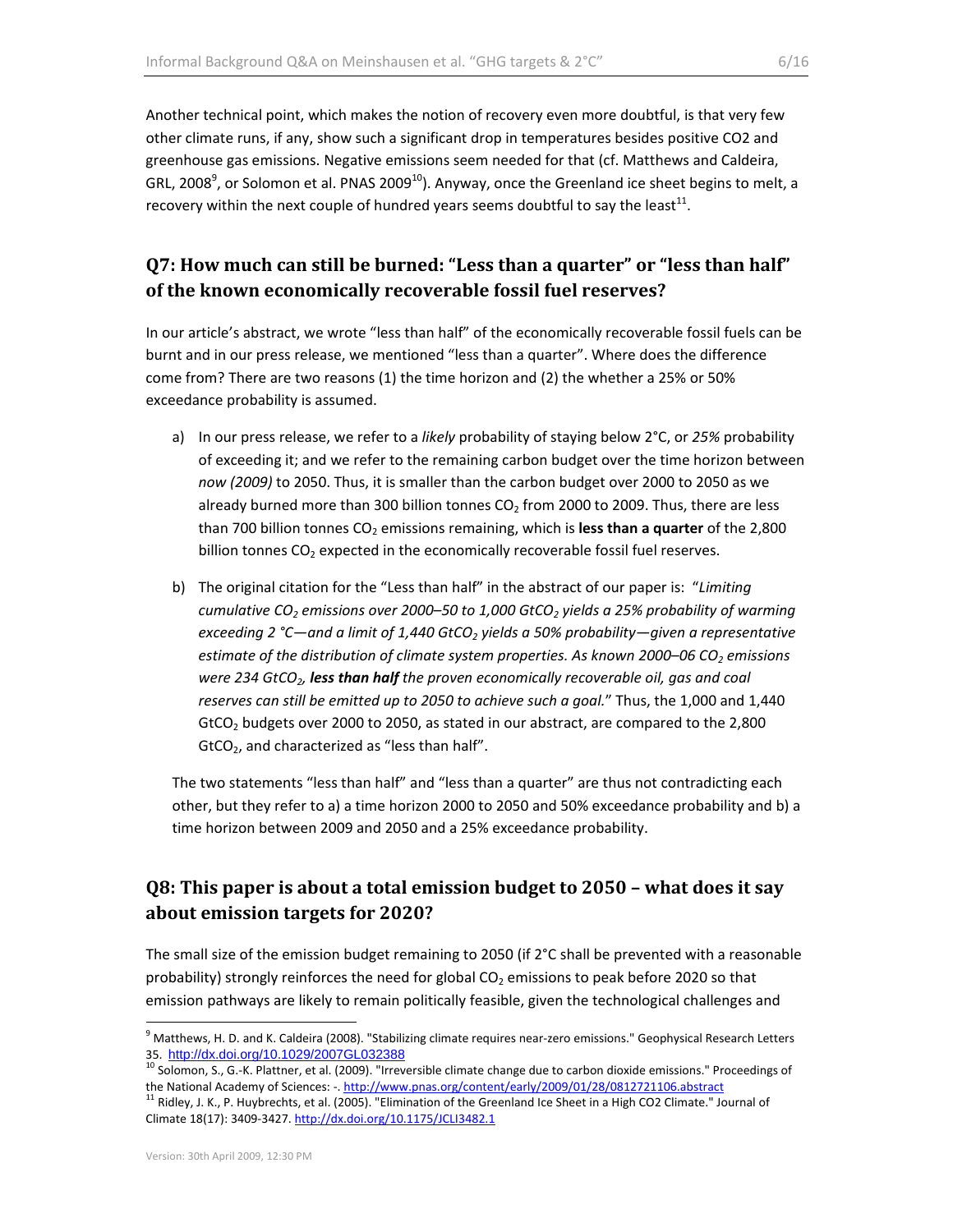economic costs. We find that the higher emissions are in 2020 the higher the risk of exceeding 2°C (see Figure S1c in the Supplementary Material of Meinshausen et al.<sup>12</sup>) or the harder it will be to achieve the required emission reduction rates after 2020.

## **Q9: Do we recommend the international negotiations to focus on a cap on cumulative emissions instead of a 2020 and 2050 target?**

**A:** No. With these scientific papers, we are not advising any particular structure of the international climate change regime, as this is outside of the natural sciences realm.

**Background**: For effective climate policy, constraining cumulative emissions is necessary, but is not sufficient to create the signals that can bring emissions down fast enough. Climate policy has not only to take into account the inertia of the climate system and uncertainties in our understanding of it, but as well the inertia and dynamics of the energy‐system, policies and social systems. Thus, emission milestones before 2050 have to be identified if we are to get onto a technologically and economically feasible path towards a low or zero-carbon future. Emission milestones are needed to send timely signals to investors and consumers, so that rates of technological change and economic adjustment are feasible. If emissions increase or do not go down fast enough in the belief that all that matters is the long‐term cumulative carbon budget, then it is very likely that by the 2020s we will be confronted with the fact that the rates of emission reduction required to keep within the budgets will no longer be politically feasible given the involved economic costs and technological challenges. However, it is important for policy makers and the public to realize that there is only a limited amount of emissions we can still afford. Thus, it is important of short term targets are informed by the direction of the long‐term journey.

 $\rightarrow$  See our commentary Allen et al. "The exit strategy: Emission targets must be placed in the context of a cumulative carbon budget if we are to avoid dangerous climate change." in Nature Reports climate change on www.nature.com/climate

## **Q10: Why do you start your analysis from a 2°C target?**

**A:** For avoiding dangerous climate change, the ultimate objective of the United Nations Framework Convention on Climate Change, limiting warming to below 2°C is the most prominently discussed target in science and policy circles alike. The countries supporting a 2°C or lower temperature target comprise together a total of 110 countries and represent approximately 20% of the World's population in 2005. 2°C is not a safe level though, and significant impacts, like major long‐term sea level rise are likely to occur even below 2°C warming. For a list of countries that stated a 2°C or lower temperature target, please see the Supplementary Material of Meinshausen et al. 2009.

 <sup>12</sup> http://www.nature.com/nature/journal/v458/n7242/suppinfo/nature08017.html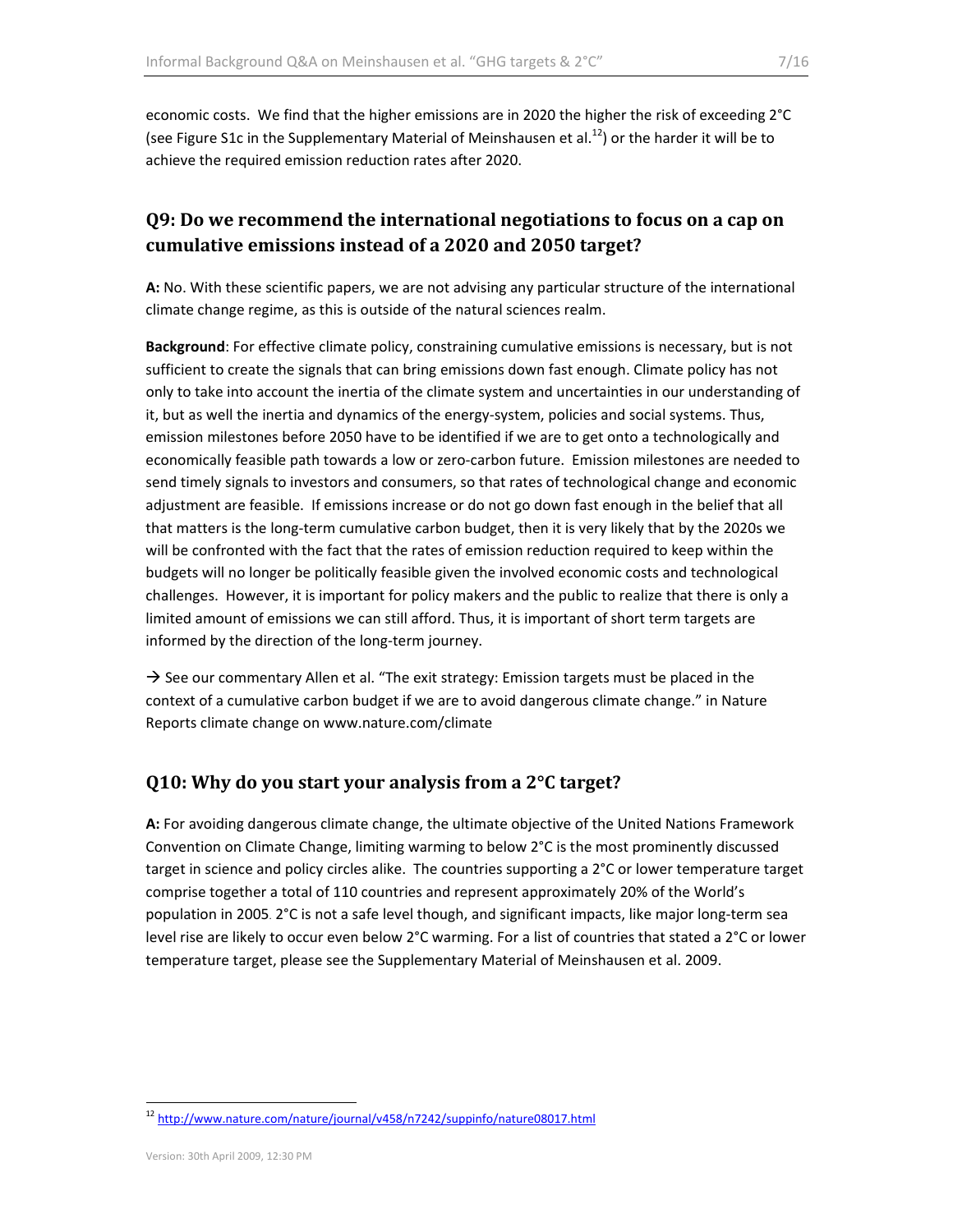#### **Q11: Why did you not focus on the target by Small Island States and Least Developed Countries of 1.5°C?**

**A:** The design of this study started more than 3 years ago, and the Small Island States and Least Developed countries offered the 1.5 °C target only as recently in December 2008 in Poznan<sup>13</sup>. The 1.5°C target will be a matter of future research.

## **Q12: Could we delay a peak of global emissions up to 2030 and then reduce emissions sufficiently quickly thereafter to make up for that?**

**A:** From a purely physical point of view, that is correct. But the real world is different, and socio‐ economic and technological inertia has to be taken into account. The very rapid reductions which would be required after 2030 are very likely not feasible in practical terms. By peaking this late, we simply loose the option of staying below 2°C with a high likelihood.

**Background:** In the following, we provide a very simple illustration of how quickly the emission reduction rates become steeper with a delay in the peaking year. Assume that the world would want to stay within a GHG emission budget of 1,750 GtCO<sub>2</sub>eq (which implies a probability of exceeding  $2^{\circ}C$ of between 20% and 55%) and let's assume that the world follows a medium to high growth trajectory until the peak. If emissions were to peak by 2015, the annual emission reductions for subsequent years were equivalent to 3.6% of 1990 base year emissions. For 2025, these annual emission reductions were already beyond 10%, which is clearly outside of what we can currently imagine (see Fig. 1 below).



Figure 1 - Simplified illustration of the relation between the peaking year of global emissions and subsequent annual emission reduction rates (expressed as percentage of 1990 base year emissions) to stay within a 1,750 GtCO<sub>2</sub>eq budget between 2000 and 2049. The full extent of the negative emissions is not shown here, as some of these negative **emissions could as well be shifted beyond 2050.** 

<sup>&</sup>lt;sup>13</sup> For the announcement of the 1.5C target by the Alliance of Small Island states at COP14, Poznan, December 2008, see e.g. http://copportal1.man.poznan.pl/Doc.ashx?Id=46&Mime=application/pdf&Presentation=True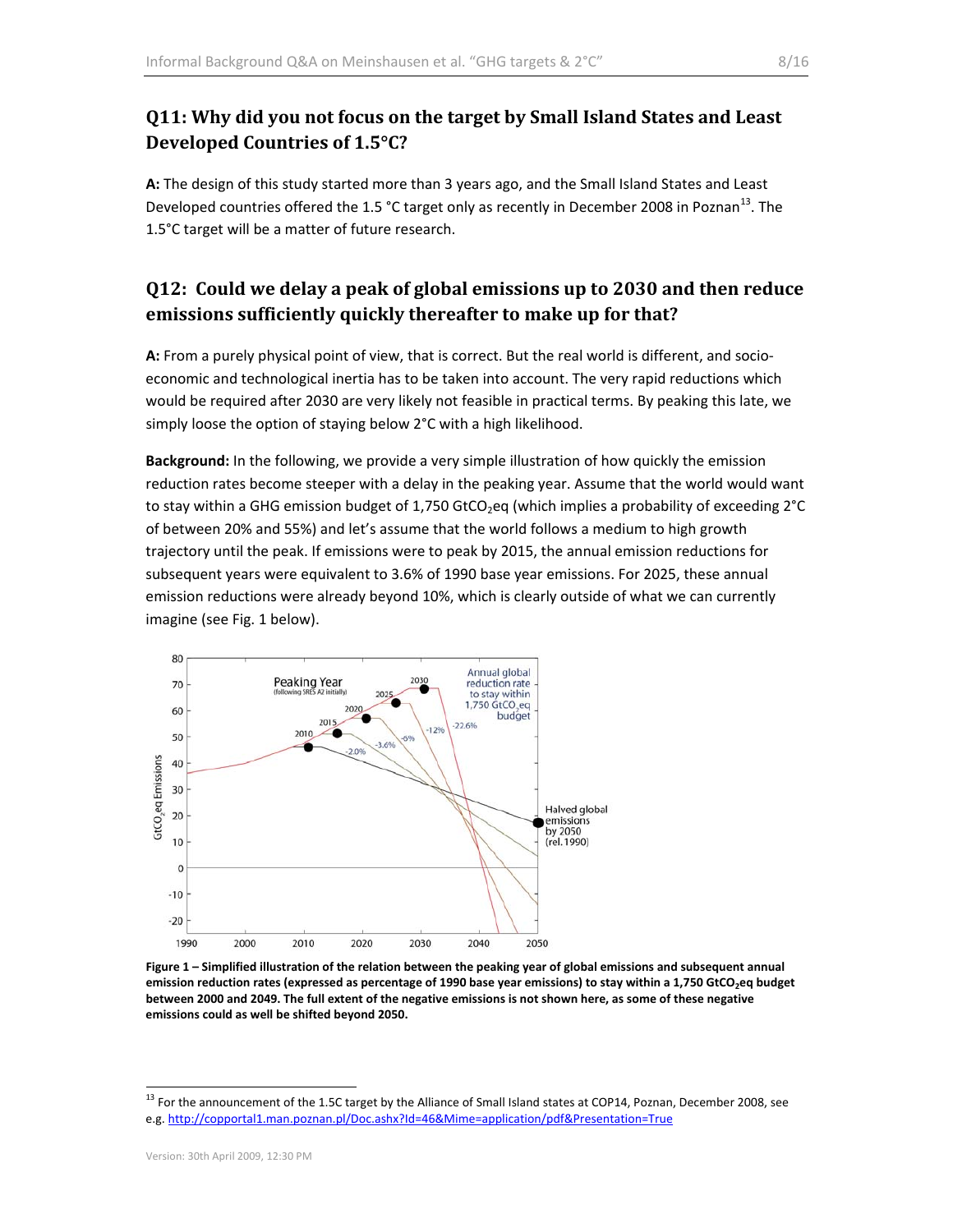## **Q13: What does the IPCC AR4 say on the global CO2 emissions peaking date?**

**A**: The IPCC AR4 Working Group on Mitigation (Working Group III) found that "For the lowest mitigation scenario category assessed,  $CO_2$  emissions would need to peak by 2015...  $44$ 

**Background:** This lowest IPCC category of emission scenarios is closest to the ones of interest here, i.e. have a medium or likely probability of staying below  $2^{\circ}C^{15}$ . The AR4 assessment confirms, that it might be very hard, if not impossible, for future generations to draw down emissions at very high rates. This in turn would very likely render a decision to delay a peak in global emissions into a decision to foreclose the option of limiting warming to 2°C. The below figure shows the lowest category of emission scenarios that has been analyzed by IPCC AR4.



Figure 2 - Emission pathways for the lowest category assessed by IPCC AR4. Slide adapted from Figure 3.17 in IPCC AR4 WGIII <sup>16</sup>, as presented by the US (Jonathan Pershing) at the AWG-LCA workshop, 1st April 2009, Bonn, Germany. The blue line implies modest reduction rates, but assumes a peaking date of global emissions already in the past. The red **lines peaks global emissions before 2020, and implies higher reduction rates thereafter.** 

<sup>&</sup>lt;sup>14</sup> see IPCC Synthesis Report SPM, Footnote 20. IPCC (2007). Climate Change 2007: Synthesis Report. An Assessment of the Intergovernmental Panel on Climate Change. . Geneva, Intergovernmental Panel on Climate Change.

http://www.ipcc.ch/ipccreports/ar4-syr.htm<br><sup>15</sup> Partially due to that fact that the IPCC Special Report on Emission Scenarios (Nakicenovic, Swart et al.) in 2000 was focussed on non‐climate policy scenarios only, there are only a few lower mitigation scenarios in the literature, i.e. 6 for

the lowest category at the time of IPCC AR4.<br><sup>16</sup> Metz, B., O. R. Davidson, et al., Eds. (2007). Climate Change 2007: Mitigation. Contribution of Working Group III to the Fourth Assessment Report of the Intergovernmental Panel on Climate Change. Cambridge, United Kingdom, Cambridge University Press and IPCC http://www.mnp.nl/ipcc/pages\_media/AR4-chapters.html.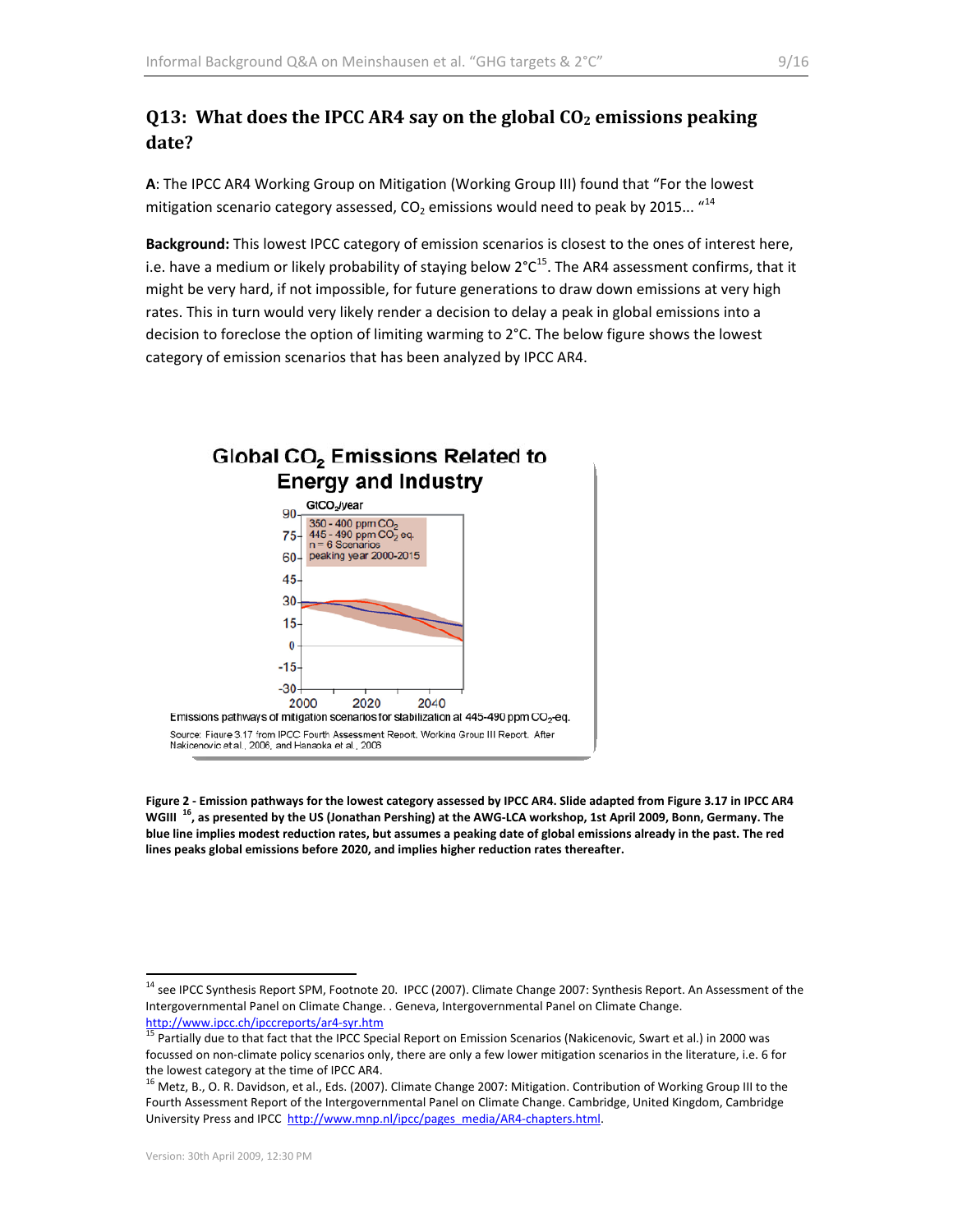# **Q14: More than a decade ago, "The Carbon Logic" was already specifying a cumulative emission budget of 225GtC (=885GtCO2) for returning back to 1°C. What has changed?**

Admittedly, despite substantial more research over the last 10 years, the early estimates are largely confirmed by these studies Allen et al. and Meinshausen et al.. Bill Hare, co-author on the Meinshausen et al. study had already in 1997 published "The Carbon Logic"<sup>17</sup> indicating that total cumulative CO<sub>2</sub> emissions from 1995 onwards need to be constrained to 225GtC (=885 GtCO<sub>2</sub>), if warming shall not exceed 1.5°C and return to 1°C. Accounting for roughly 30 GtCO<sub>2</sub> for the years 1995 to 2000, this leaves a carbon budget of ca. 715 GtCO<sub>2</sub>. A sobering fact is that even the lowest pathways we consider do imply a 750 GtCO<sub>2</sub> budget between 2000 and 2050 and hence imply more emissions than considered in "The Carbon Logic" – due to the continued emission increase over the last decade. Our lower end of emission pathways corresponds to a 50% chance of exceeding 1.5°C warming, which hence confirms the study from 1997.

# **Q15: If you had included in your emission pathways substantially net negative emissions after 2050, the probabilities of exceeding 2°C were lower?**

**A:** True, substantially negative emissions post‐2050 would somewhat decrease the peak warming expected during the second half of the 21<sup>st</sup> century. However, temperature levels in year 2050 could obviously not be reversed. For very low mitigation pathways, 2050 temperature levels are already close to their maximum, so that negative emissions could only influence how quickly temperatures decrease after the peak, but not the temperature peak level itself.

**Background:** In most of the lower emission pathways analyzed in Meinshausen et al., global emissions are only turning to near-zero levels, with the exception of lower MESSAGE or IMAGE<sup>18</sup> scenarios, that exhibit substantial negative emissions by 2100. On the one hand, it is comforting that large net negative emissions could somewhat reduce the probabilities of exceeding 2°C for the medium‐low and high scenarios. On the other hand, large net negative emissions pose an enormous challenge for the involved technologies, and the safety, liability and permanence of stored underground carbon. Furthermore, one technology to achieve net negative emissions, the combination of biomass burning and carbon sequestration and storage, could have large implications to our land use patterns.

<sup>&</sup>lt;sup>17</sup> An electronic copy is available here: www.climateanalytics.org/TheCarbonLogic/index.html<br><sup>18</sup> Van Vuuren, D. P., M. Meinshausen, et al. (2008). "Temperature increase of 21st century mitigation scenarios." Proceedings of the National Academy of Sciences 105(40): 15258‐15262. http://www.pnas.org/content/105/40/15258.abstract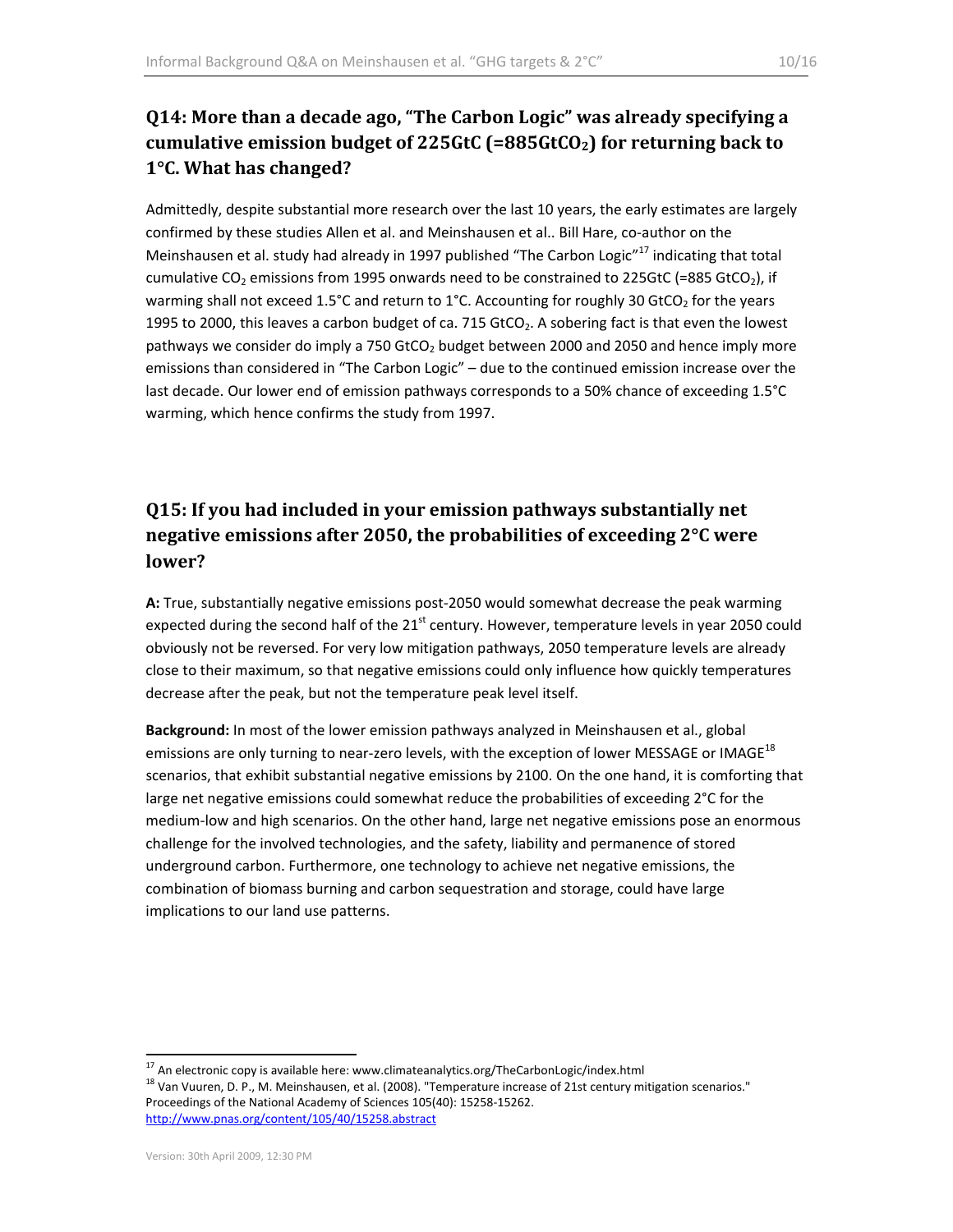# **Q16: For the higher "businessasusual" scenarios, is it correct that your Figure 3a indicates that there is still a 10% or 30% chance to stay below 2°C?**

**A:** No. For the higher business‐as‐usual cases, Figure 3a in Meinshausen et al. actually shows the exceedance probabilities for the individual high scenarios (see red and orange dots) – and most of these have an exceedance probability of 100%. The solid lines in Figure 3a are best interpreted as "if you already emitted X tonnes over the years 2000 to 2050, there is very little chance to get a better probability of staying below 2°C. However, with high emissions after 2050, you can easily do worse." On the point that it will be hard to do better: see as well Figure S4 in Meinshausen et al. which indicates that even with sudden zero emissions after 2050, we would not be able to lower the exceedance probability substantially. Keep in mind that the study's focus lies on those emission scenarios that have a medium or likely chance of staying below 2°C, which is the lower part of Figure 3a. For these lower cases, once emissions are already sufficiently reduced until 2050, the remaining net emissions over second half of the 21<sup>st</sup> century are comparatively small.

## **Q17: 1 Trillion tonnes of carbon emissions – what temperature does that correspond to?**

**A:** This depends on which trillion tonne you look at.

#### *First option (Allen et al.): One trillion tonne of carbon.*

In this case, the trillion tonne refers to carbon emissions (1TtC) over all times. According to their study, this would induce a most likely warming of  $2^{\circ}C$  just because of  $CO<sub>2</sub>$ . Any warming from other human influences on the climate (net effect of greenhouse gases, aerosols etc.) would be on top of that $19$ .

#### *Second option (Meinshausen et al.): One trillion tonne of carbon dioxide.*

Here, the trillion tonnes (in the paper indicated as 1000 GtCO $_2$ ) refers to carbon dioxide emissions (1TtCO<sub>2</sub> = 0.27 TtC) refers to emissions over the time horizon 2000 to 2050. According to Meinshausen et al. this leads in a likely achievement of the 2°C target (25% probability of exceeding  $2^{\circ}$ C), taking already the non-CO<sub>2</sub> effects into account.

# **Q18: Allen et al. indicate that a trillion tonnes of carbon (1TtC) in relation to 2°C, while Meinshausen et al. indicate emissions of 1000 billion tonnes of carbon dioxide**  $(1000 \text{ GtCO}_2 = 0.27 \text{ TtC})$ . Why that difference?

**A:** First of all, the two studies largely agree, although they chose different underlying methods and a different presentation of results.

<sup>&</sup>lt;sup>19</sup> The extra radiative forcing by the non-CO2 anthropogenic influences are about 10% to 40% on top of the CO2 forcing in year 2100 (cf. Figure S6 in Meinshausen et al.). This would roughly translate into a 10% to 40% higher peak temperature, i.e. 2.2°C to 2.8°C warming.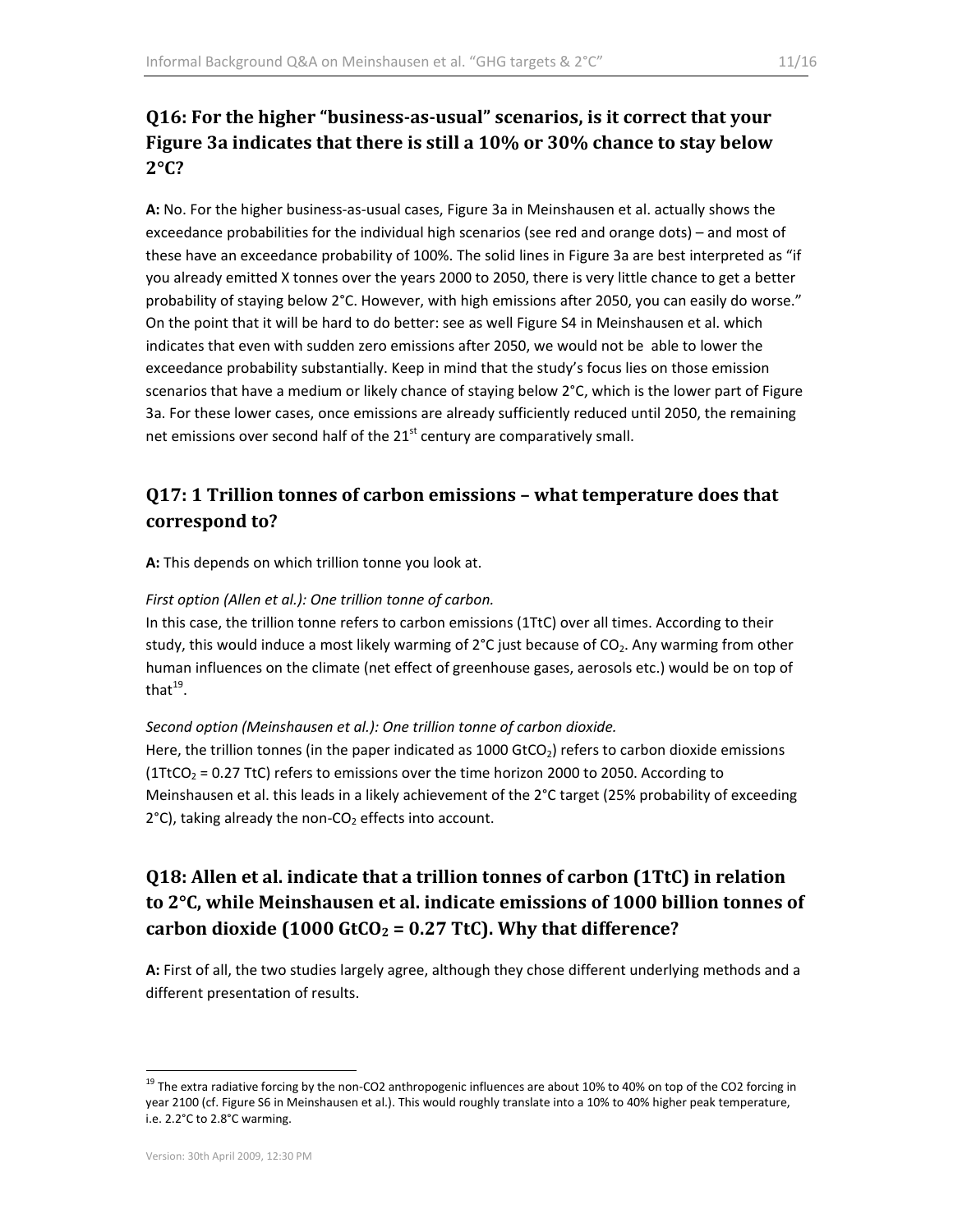- The study by Myles Allen and colleagues, shows that total cumulative emissions of one trillion tonnes of carbon (1 Tt C, or 3,670 billion tonnes of  $CO<sub>2</sub>$ ) over the entire 'anthropocene' period 1750-2500 causes a most likely peak  $CO_2$ -induced warming of 2°C above pre‐industrial temperatures. Of this budget, emissions to 2008 have already consumed approximately half of that (0.5 Tt C).
- The study by Malte Meinshausen and colleagues, finds that a total emission budget of about 0.9 Tt C gives a best-estimate peak warming by 2100 of 2°C, including the effects of other non‐CO<sub>2</sub> greenhouse gases and human influences on climate. The emission budget drops to less than  $\frac{3}{4}$  Tt C (equivalent to 1,000 billion tonnes, or one trillion tonne, of CO<sub>2</sub> between 2000 and 2050) if the risk of temperatures exceeding 2°C is limited to one‐in‐four.

Thus, the three main reasons for the apparent difference:

- Firstly, Allen et al. consider the warming induced by  $CO<sub>2</sub>$  alone, while in Meinshausen et al. the warming arising from all radiative forcing agents is considered. Thus, Allen et al. effectively looks at a higher temperature target than Meinshausen et al.
- Secondly, the time frames for these cumulative emissions are vastly different. Allen et al. integrate all  $CO<sub>2</sub>$  emissions over the entire anthropocene, from 1750 to 2500. Meinshausen et al. however look at emissions over the first half of the  $21<sup>st</sup>$  century only (2000 to 2049).
- Thirdly, Allen et al. estimate a most likely peak warming of 2°C after a one trillion tonne carbon emission. Meinshausen et al. however relate 1,000 GtCO<sub>2</sub> (1TCO<sub>2</sub> = 0.27 TtC) to a "likely" achievement of the 2°C target, so that the probability of not reaching the 2°C target is diminished to 25% (illustrative default case).

**Technical Background**: When taking into account all the fine details, the results of the two studies Allen et al. and Meinshausen et al. are surprisingly difficult to compare, though. They use different statistical frameworks (Frequentist vs. Bayesian), different gas baskets (CO<sub>2</sub>only vs. all forcings), and different warming levels (CO<sub>2</sub>-induced 2°C warming vs. total 2°C warming). Thus, in most cases, and certainly in terms of their headline results, apples are easily compared to oranges.

|                                                                                                                                                                                                               | Allen et al.                                                                                   | Meinshausen et al.                                         |
|---------------------------------------------------------------------------------------------------------------------------------------------------------------------------------------------------------------|------------------------------------------------------------------------------------------------|------------------------------------------------------------|
| <b>Radiative Forcings considered</b>                                                                                                                                                                          | CO <sub>2</sub>                                                                                | $CO2$ + other anthropogenic<br>forcings + natural forcings |
| <b>Statistical approach</b>                                                                                                                                                                                   | Frequentist                                                                                    | <b>Bayesian</b>                                            |
| <b>Confidence interval for climate</b><br>sensitivity (Frequentist)<br>90% frequentist confidence<br>interval of CO <sub>2</sub> -induced<br>warming for 1TtC CO <sub>2</sub><br>emissions over anthropocene. | 66%: 2.4-3.7K<br>90%: 2.0-4.8K<br>1.3 to 3.9°C with most likely 2°C<br>warming                 | 68%: 2.3 to 4.5 °C<br>90%: 2.1 to 7.1 °C<br>Not applicable |
| For a most likely CO <sub>2</sub> -induced<br>warming of 2°C, what are the<br>corresponding emissions.                                                                                                        | 1TtC over the whole<br>anthropocene and 1,550 to<br>1,950 GtCO <sub>2</sub> over first half of | Not applicable                                             |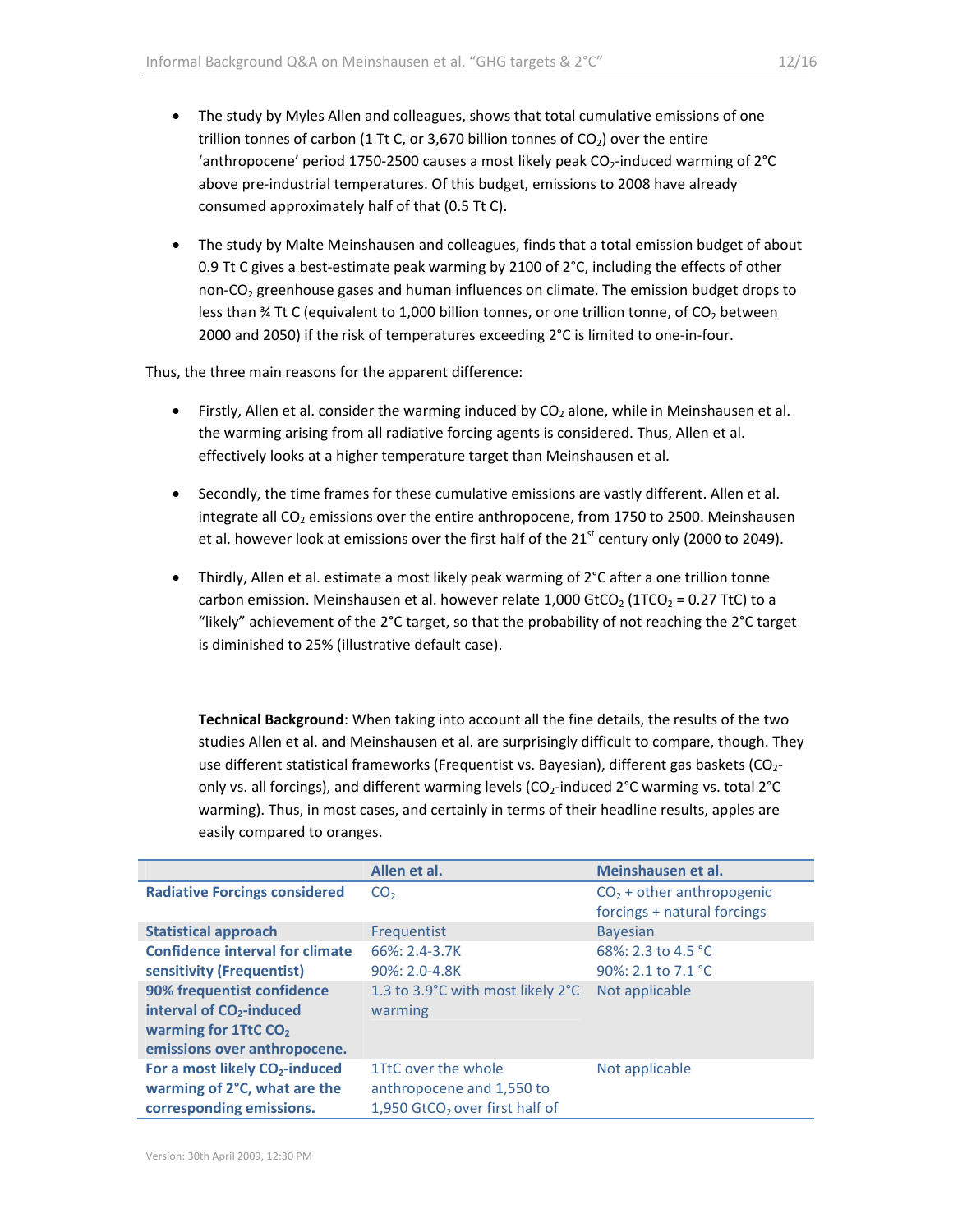|                                                                                                                                                    | $21st$ century. |                                                                                                                                  |
|----------------------------------------------------------------------------------------------------------------------------------------------------|-----------------|----------------------------------------------------------------------------------------------------------------------------------|
| 90% Bayesian credible region<br>of CO <sub>2</sub> -induced warming for<br><b>1TtC CO<sub>2</sub></b> emissions over<br>anthropocene.              | Not applicable  | 1.1 $^{\circ}$ C to 2.7 $^{\circ}$ C<br>(Bayesian posterior for<br>illustrative default priors)                                  |
| For a median peak warming of<br>2°C, (50% probability of<br>exceedance), what are the<br>emissions for the first half of<br>the $21^{st}$ century? | Not applicable  | 2,000 GtCO <sub>2</sub> eq Kyoto-gas<br>emissions, of which roughly<br>1,440 Gt CO <sub>2</sub> -only. (illustrative<br>default) |
| For a likely achievement of a<br>2°C target (e.g. 25% probability<br>of exceeding it), what are the<br>corresponding emissions?                    | Not applicable  | $1,500$ GtCO <sub>2</sub> eq Kyoto-gas, of<br>which $1,000$ Gt are $CO2$<br>emissions.<br>(illustrative default)                 |

## **Q19: Could we not just burn all available fossil fuel reserves, provided that we capture and store the CO2 with carbon capture and storage (CCS) ?**

**A:** If the carbon is safely and permanently sequestered using CCS technology, then about 85‐90% of emissions from burning fossil fuels could be avoided<sup>20</sup>. Thus, the early large scale deployment of carbon sequestration and storage (CSS) would increase the allowable fossil fuel extraction.

**Word of caution:** However, this technology is as yet unproven on a commercial scale, entails risks and has significant infrastructure requirements with multi-year lead times. Thus, further investment into fossil fuel exploration and extraction (rather than into renewable energies and energy efficiency) will either (i) be stranded (as retrofitting the plant with CCS turns out to be a less viable option than anticipated), or (ii) push cumulative emissions beyond the point where avoiding dangerous climate change could become impossible or (iii) lock in the need for future large scale deployment of technologies to extract  $CO<sub>2</sub>$  from the air.

#### **Q20: What about geoengineering?**

A: Geo-engineering is not considered in this study. So far, the potential side-implications for ecosystems (i.e. changing of rainfall patterns), the legal implications, or the only partial effectiveness of geo‐engineering (ocean acidification would still proceed despite sulphate cooling) strongly cautions against relying upon geo‐engineering in expense of emission mitigation.

<sup>&</sup>lt;sup>20</sup> Rubin, E. S., C. Chen, et al. (2007). "Cost and performance of fossil fuel power plants with CO2 capture and storage." Energy Policy 35(9): 4444-4454. http://www.sciencedirect.com/science/article/B6V2W-4NKB231-1/2/f3f775fd22ce46b994005d5f228eb015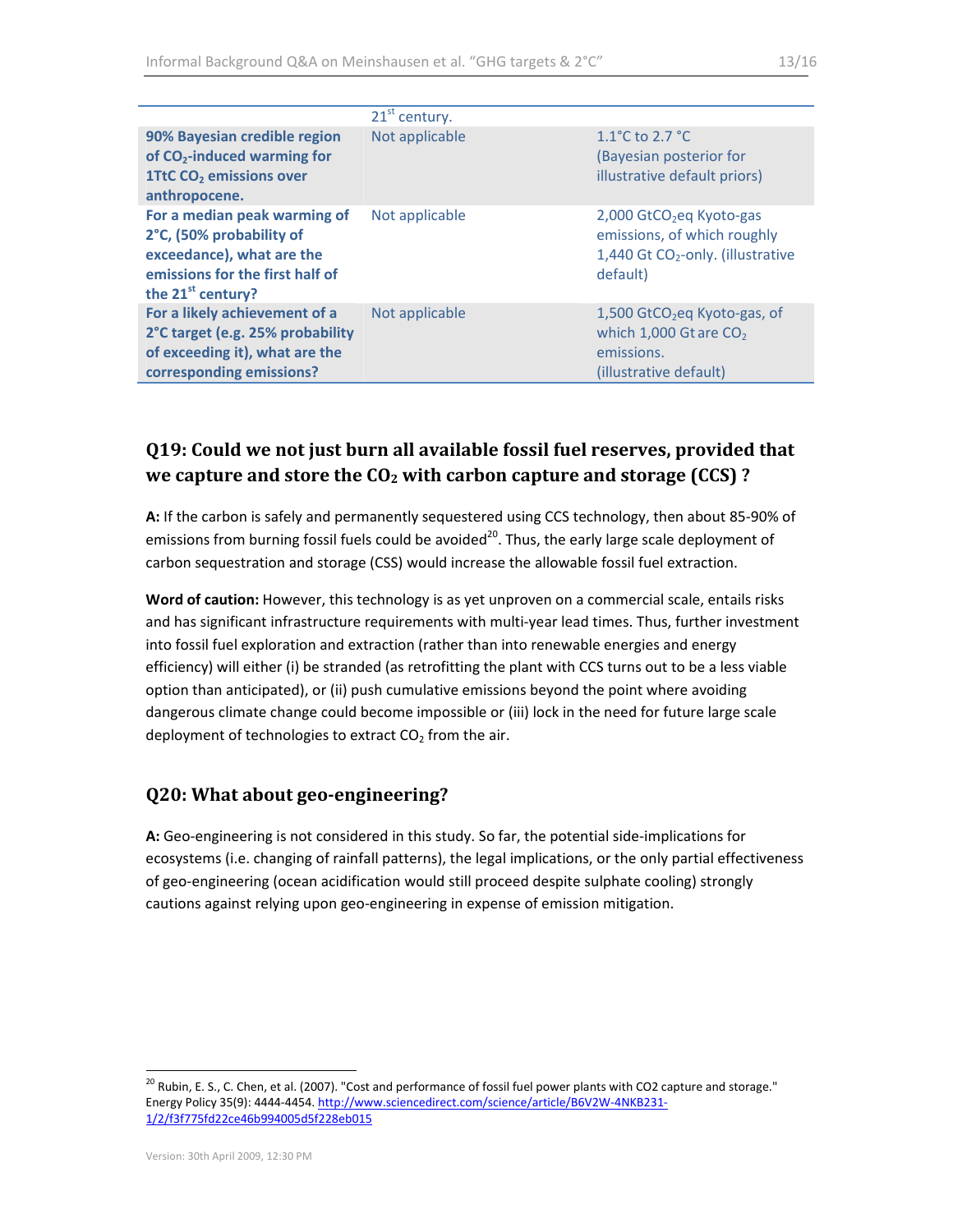## **Q21: How do these results compare to a recent GRL study on "how much warming can be avoided by mitigation?" by Washington and others?**

**A:** On 21<sup>st</sup> April 2009, Washington, Knutti and others<sup>21</sup> published an analysis of a mitigation scenario that in their model limits warming below 2°C. The results are in broad agreement with the study by Meinshausen et al. and confirm that the lower economically plausible emission scenarios with very strong emission reductions by the end of the century are likely to remain below the 2°C target. Washington et al. use a single comprehensive model that allows them to study regional changes, sea ice, permafrost and extreme events, but they can't quantify the uncertainties in their model and cannot offer a probabilistic interpretation. Their warming in 2100 of course depends on the model that is used, which has a relatively low effective climate sensitivity. Earlier results show that for global temperature, the simple model provides a good approximation to the more comprehensive model.

**Background:** More specifically, the cumulative fossil and industrial CO<sub>2</sub> emissions in the scenario used by Washington et al. in the 2000-2050 period are around 1,300-1,400 GtCO<sub>2</sub>, which according to our results gives a 20‐70% chance of exceeding 2°C, or with our best estimate around a 40‐50% chance of exceeding 2°C. The reason why the results of Washington *et al.* appear to have a higher chance of limiting warming to 2°C , is that this work used one climate model with a relatively low climate sensitivity (2.7°C for a doubling of CO<sub>2</sub> in equilibrium, or around 2.1 for the effective climate sensitivity over the  $21^{st}$  century<sup>22</sup>).

# **Q22: How does this budget relate to the UK Climate Change Committee's proposed carbon budgets?**

**A:** The UK Climate Change Committee aims only for a 50% chance of staying below 2°C, which is why their budget is higher than our 25% case. When comparing like with like, the budgets agree relatively well with the results of our study.

**Background:** The UK Committee on Climate Change (CCC) is, to quote its web site, "an independent body established under the Climate Change Act to advise the UK Government on setting carbon budgets, and to report to Parliament on the progress made in reducing greenhouse gas emissions." In early December 2008, the committee released its first report  $^{23}$  in which it proposed a global emission pathway designed to limit warming to about 2°C and to limit the probability of exceeding 4°C to less than 1%. As the report states: "Cumulative emissions between 1990 and 2050 for the trajectories recommended here are 2,420 GtCO<sub>2</sub>eq to 2,540 GtCO<sub>2</sub>eq<sup>"24</sup>. Given the emissions between 1990 and 2000, the conclusion that around 2,000 GtCO<sub>2</sub>-eq cumulative emissions imply a ~50% probability of exceeding 2°C is thus in broad agreement with our study. In Table 1 and the Supplementary material for the paper, Figure S1b shows the probability of exceeding 2°C for Kyoto-GHG emissions in 2050, for the scenarios used in this study. In order to have a higher than 50:50 chance of limiting warming to 2°C a larger reduction until 2050 would be needed than recommended in the CCC report.

 <sup>21</sup> Washington, W. M., R. Knutti, et al. (2009). "How much climate change can be avoided by mitigation?" <u>Geophys. Res.</u>

Lett., available here: http://www.agu.org/pubs/crossref/2009/2008GL037074.shtml<br>
<sup>22</sup> See Table 4 in Meinshausen, Wigley & Raper (2008) ACPD, available online at <u>http://www.atmos-chem-phys-</u><br>
discuss.net/8/6153/2008/

<sup>&</sup>lt;sup>23</sup> http://www.theccc.org.uk/<br><sup>24</sup> See page 26 of report available here <u>http://www.theccc.org.uk/pdf/TSO-ClimateChange.pdf</u>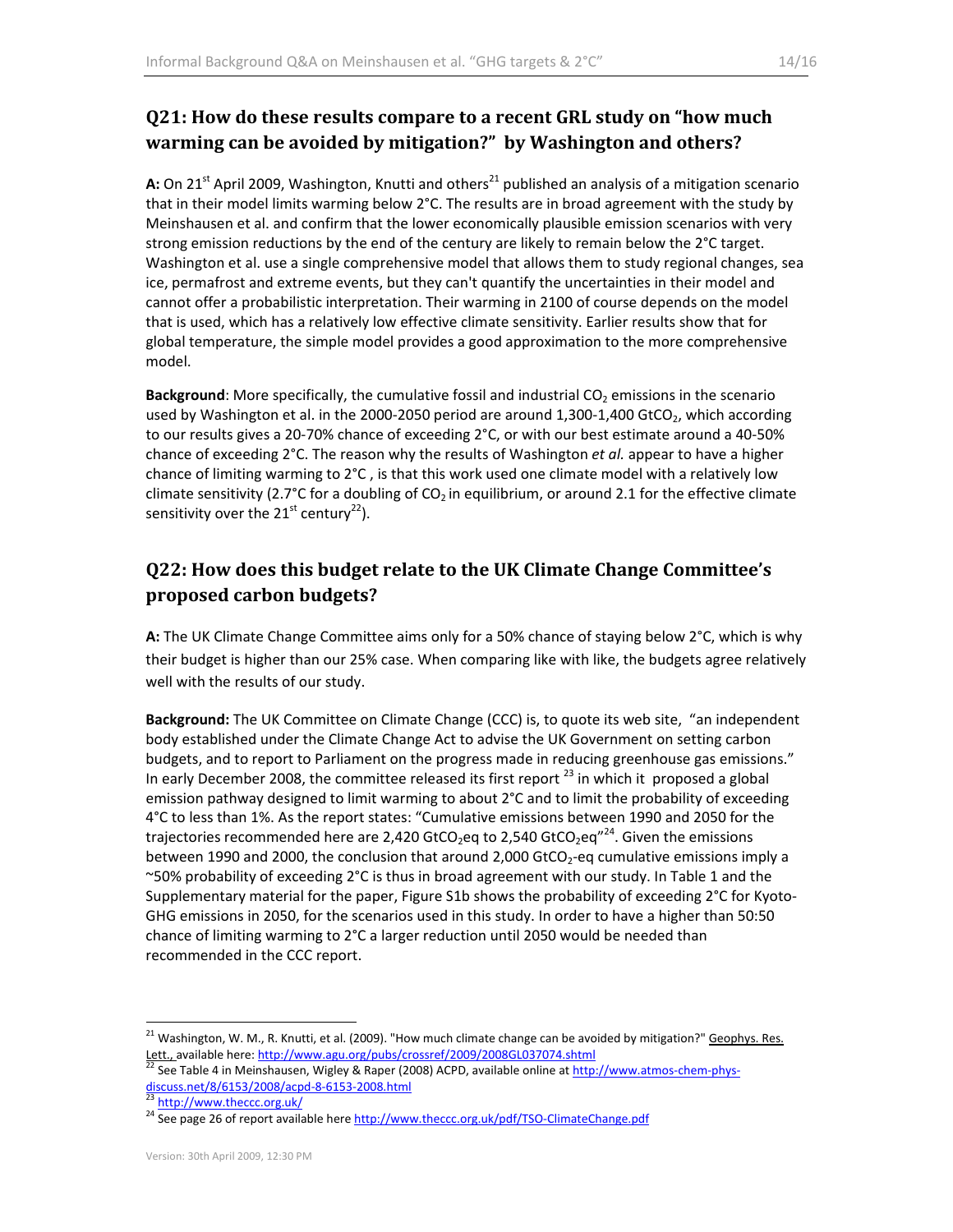## **Q23: How do these results relate to the 350 ppm CO2 concentration goal proposed by James Hansen and others?**

**A:** In the recent work by Hansen and co‐authors "Target Atmospheric CO2: Where Should Humanity Aim?", cumulative net emissions to 2050 are approximately 750GtCO<sub>2</sub>, and thus give according to our results a higher than 75% chance of staying below 2°C.

**Background**: James Hansen and co‐authors have proposed an initial climate protection goal of returning atmospheric  $CO<sub>2</sub>$  to 350 ppm – back from its present levels of over 385 ppm. The fossil fuel reserves are quite consistent with our estimates. In the lower Hansen et al scenario (as shown in figure 6 of Hansen et al.<sup>25</sup>) about 900 GtCO<sub>2</sub> are emitted from fossil fuel use in the period 2000-2050, however the scenario also assumed that about 150 GtCO<sub>2</sub> are taken up by the increasing sink in the forests: thus the cumulative net emissions to 2050 are approximately 750GtCO<sub>2</sub>, and thus give according to our results a higher than 75% chance of staying below 2°C.

#### **Q24: What is special about 25% exceedance probabilities?**

**A:** Frankly, not much, although respecting the 2°C target can then at least be termed "likely", according to the IPCC Terminology. Surprisingly, in many debates on climate policy, even a 50% risk of missing the target seems acceptable at times. Thus, we do not endorse certain probability levels in these papers, as this is in itself a value judgment. Whether 1%, 25% or 50% exceedance probability is the too much, is a policy decision. We simply note that for any other policy area, like nuclear safety, aviation transport or food safety, we naturally prefer rather generous safety margins, well below 1 promille. Nobody would board a car, if the chance of not making it to the destination would be one‐in‐four.

# **Q25: The study by Allen et al5. is following a frequentist approach, while Meinshausen et al. mainly use Bayesian inference. In simple terms, what is the difference ?**

**A:** Both techniques have the estimation of the likelihood function at its core, which is used in the Bayesian setting to update prior information. Bayesian approaches have the advantage that they can express subjective probabilities, like the probability of exceeding 2°C. Frequentist approaches are more objective and do not rely on prior information, which can be an advantage if no such prior information is available or if it is of doubtful quality.

 <sup>25</sup> Hansen et al. "Target Atmospheric CO<sub>2</sub>: Where should humanity aim?" http://www.columbia.edu/~jeh1/2008/TargetCO2\_20080407.pdf